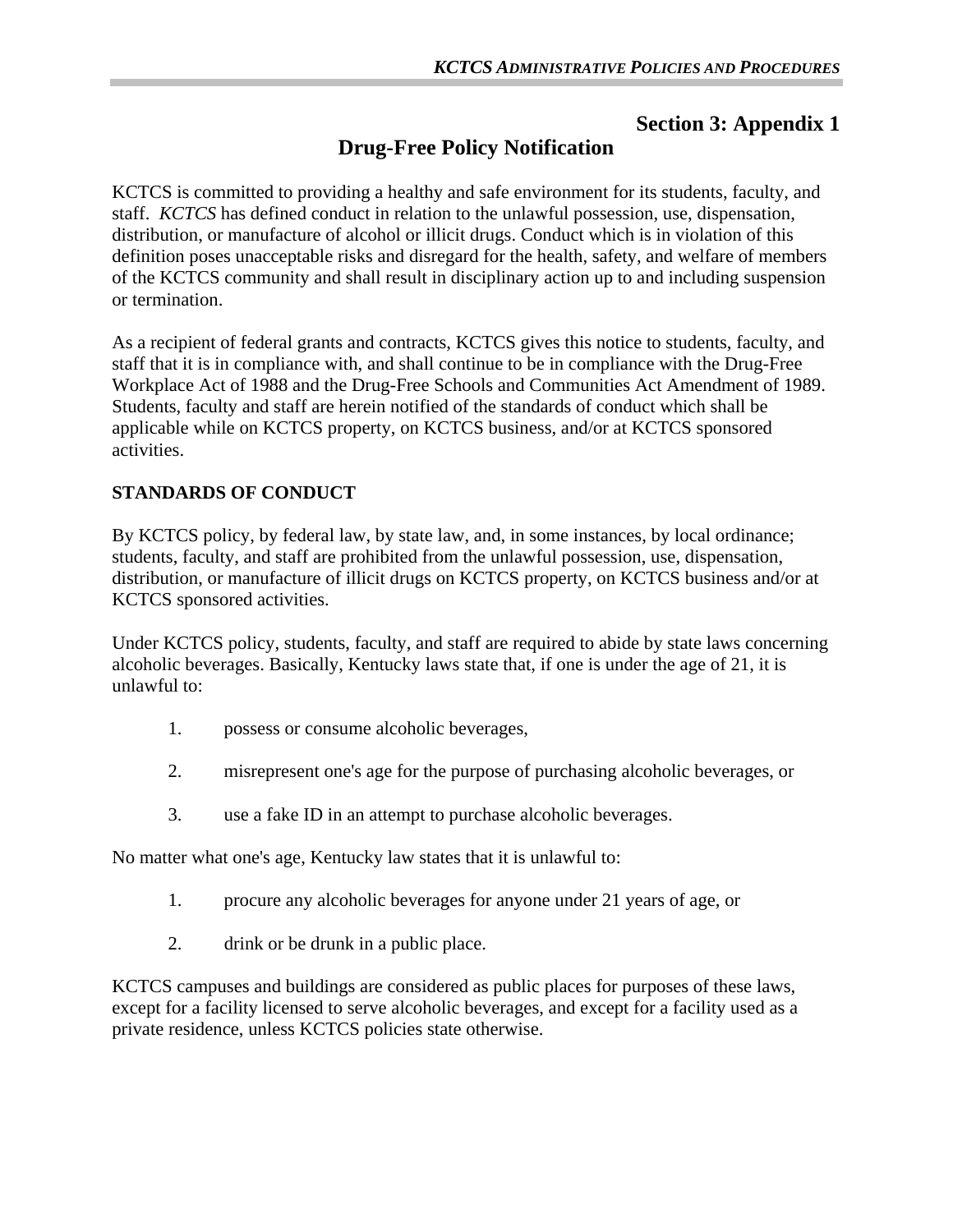Any member of the KCTCS student body, faculty, or staff who violates these defined standards of conduct shall be subject to appropriate disciplinary action up to and including suspension and/or termination. The specifically defined standards of conduct, the disciplinary procedures, and the appropriate sanctions are detailed in the codes of student conduct and in the Kentucky Community and Technical College System policies and procedures.

In addition, it is a violation of state law to operate a motor vehicle while under the influence of any substance (drugs or alcoholic beverages) which may impair one's driving ability.

#### **SANCTIONS**

Under KCTCS policies and procedures, students who violate this standard of conduct are subject to disciplinary action from a minimum of a warning to a maximum of suspension from KCTCS. Students who reside in college housing are subject to further disciplinary action which may vary from a warning to termination of their housing contract.

Faculty and staff are subject to disciplinary action from a minimum of a warning to a maximum of termination from KCTCS employment.

Under state and federal drug laws, the gravity of the sanction depends on the classification of the controlled substance, the particular activity involved (possession or trafficking which includes manufacture, sale, and possession with intent to sell), and whether or not multiple convictions are involved.

Under Kentucky law, the most severe penalty for a drug law violation involves trafficking. On a first offense conviction, one may receive a fine of up to \$10,000.00 and/or a sentence of up to ten years in the penitentiary; for subsequent offenses, the penalties may be doubled.

Under federal law, for simple possession of a controlled substance, one may be imprisoned for up to one (1) year and/or fined up to \$1,000.00. For subsequent offenses, one may be imprisoned for up to three (3) years and/or fined up to \$5,000.00. Under federal law, one may be fined up to \$8,000,000.00 and/or may be sentenced from not less than 10 years up to life in prison for drug trafficking. For violations of other federal drug laws, one may receive life in prison or the death penalty.

Under both state and federal laws, one may suffer the loss of whatever property (house, farm) or possessions (vehicle) which one may have used in the drug trade.

Sanctions for violation of state alcohol laws vary from a fine of \$10.00 to \$2,000.00, a sentence of forty-eight (48) hours to twelve (12) months in jail, and/or suspension of one's operator's license.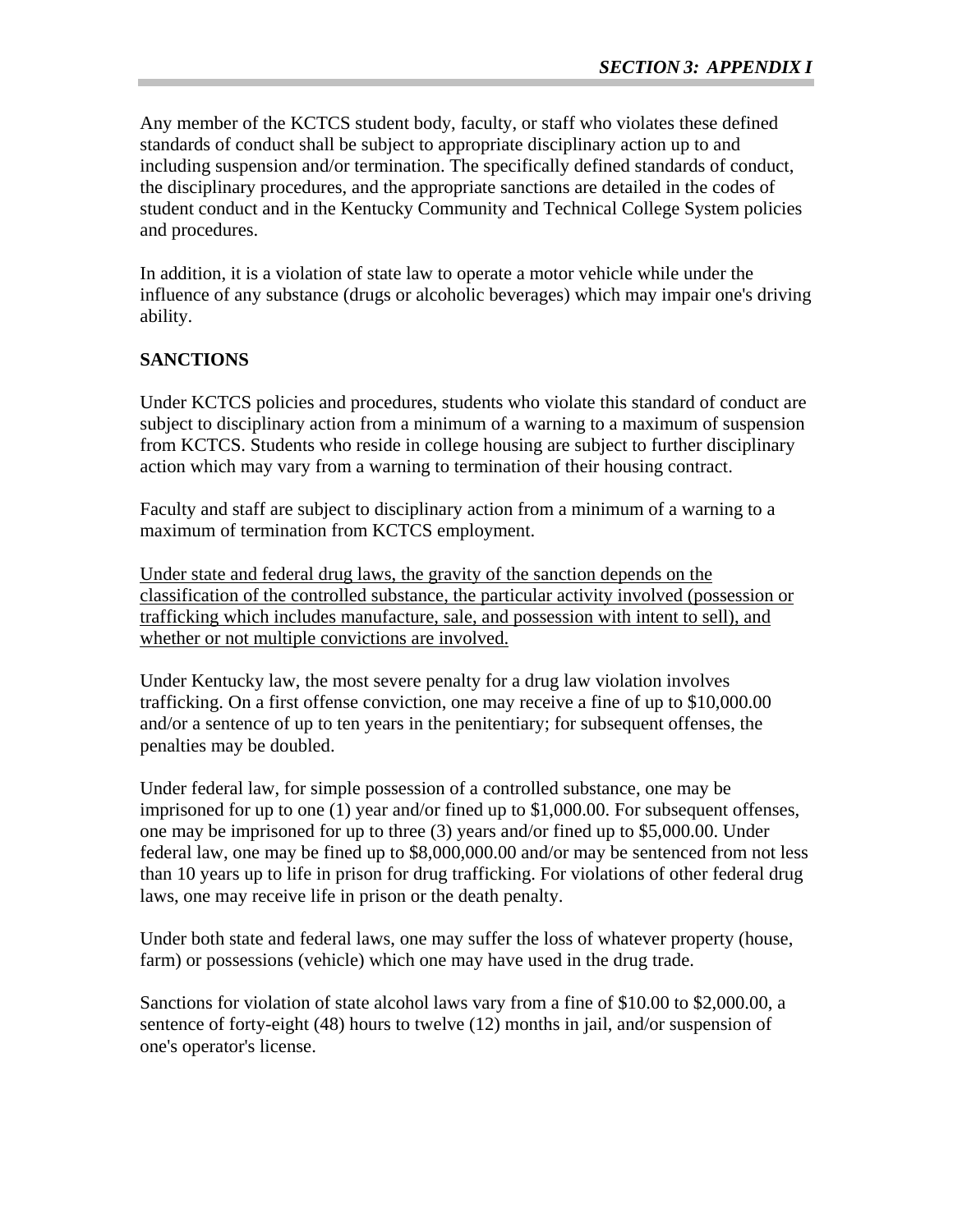#### **NOTICE OF DRUG-RELATED CONVICTION**

In compliance with the Federal Drug-Free Workplace Act of 1988, any employee shall notify the immediate supervisor if the employee is convicted of a criminal drug offense occurring in the workplace or while on KCTCS business within five (5) days of the conviction. KCTCS shall take appropriate sanction and remedies in accordance within its policies. The provisions of this section are applicable to students who are employees of the KCTCS. If the employee is under a federal contract or grant, the KCTCS shall notify the contracting or granting agency of the conviction and of its actions. This section of this policy is also applicable to students who receive a Pell grant (federal grant).

### **HEALTH RISKS**

The scope and impact of health risks from alcohol and drug abuse are both alarming and well-documented, ranging from mood-altering to life-threatening, with consequences that extend beyond the individual to family, organizations, and society at large. KCTCS, therefore, conducts regular programs to educate its students, faculty, and staff that consumption and use of drugs may alter behavior, distort perception, impair thinking, impede judgment, and lead to physical or psychological dependence.

Alcohol and/or drug abuse may lead to the deterioration of physical health by causing or contributing to various health conditions including but not limited to fatigue, nausea, personal injury, insomnia, pathological organ damage, some forms of cancer, pancreatitis, heart attack, respiratory depression, birth defects, convulsions, coma, and even death. Alcohol and drug abuse may also result in deterioration of mental health by causing or contributing to various conditions such as increased aggression, hallucinations, depression, disorientation, and psychosis.

Alcohol consumption causes a number of marked changes in behavior. Even low doses significantly impair the judgment and coordination required to drive a car safely, increasing the likelihood that the driver will be involved in an accident.

Low to moderate doses of alcohol also increase the incidence of a variety of aggressive acts, including spouse and child abuse.

Moderate to high doses of alcohol cause marked impairments in higher mental functions, severely altering a person's ability to learn and remember information.

Very high doses cause respiratory depression and death. If combined with other depressants of the central nervous system, much lower doses of alcohol will produce the effects just described.

Repeated use of alcohol can lead to dependence. Sudden cessation of alcohol intake is likely to produce withdrawal symptoms, including severe anxiety, tremors, hallucinations, and convulsions. Alcohol withdrawal can be life-threatening. Long-term consumption of large quantities of alcohol, particularly when combined with poor